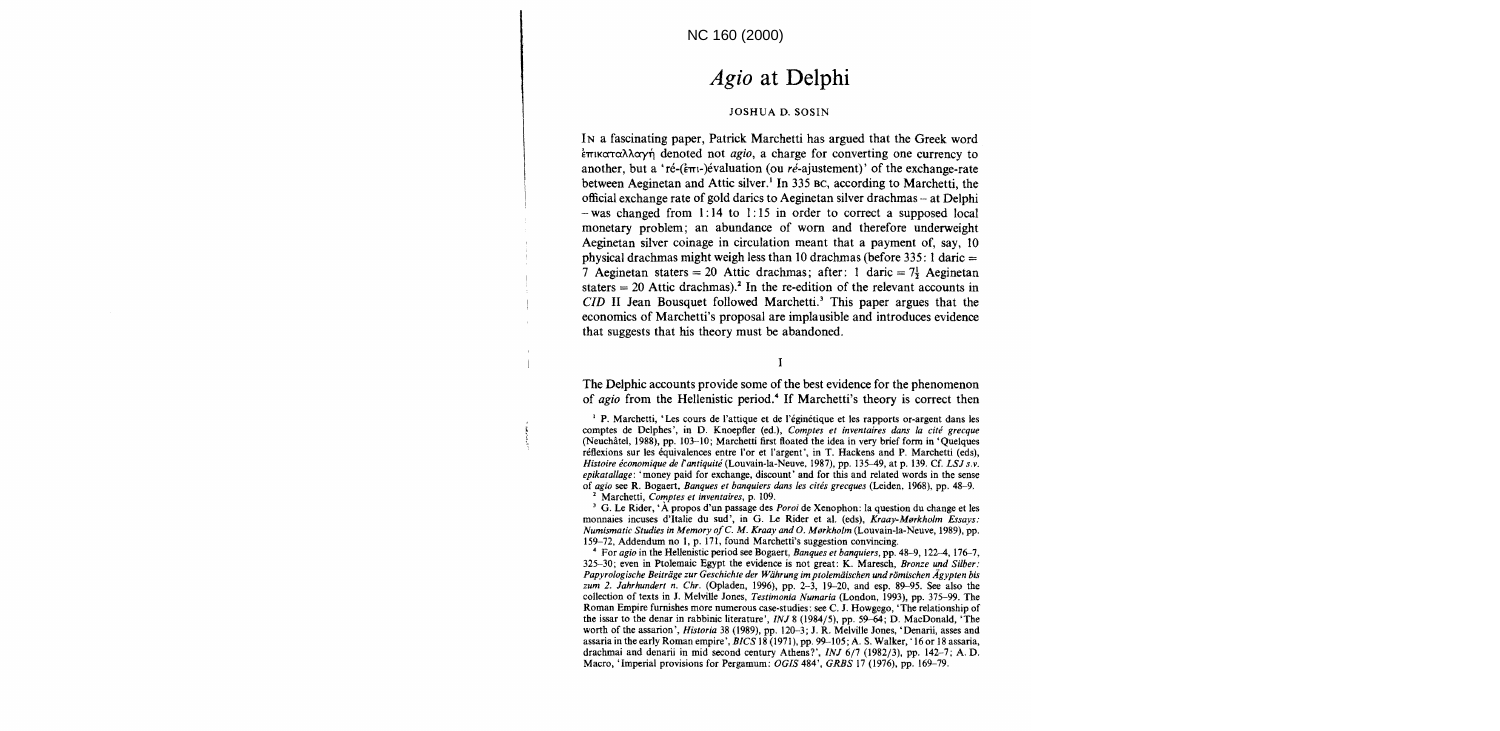much of what we think we know about *agio* in the Hellenistic period would have to be discarded. A review of the relevant passages is in order.

An account dated to the archonship of Dion  $(336/5)^5$  records the disbursement of money to the *naopoioi* to pay for cypress-timber *(CID* II  $76.ii.9-12 = FD$  III.5 50):

[<sup>γ</sup>τοΐς] ναοπ[οι]οΐς είς κυπάρ[ ισ]σον φιλιππείους

- <sup>Σ</sup> χρυσοῦ[ς] ε[κατὸν πε]ντήκον[τα], εκαστον εν επτά
- <sup>Σ</sup> στατῆρ[σιν <sup>Σ</sup>]. τούτου εγένετο είς άργυρίου παλαιοῦ
- 12 <sup>γ</sup> λ]όγον μναΐ τριάκοντα.

To the *naopoioi* for cypress, 150 philippic staters, each at 7 staters (sc. Aeginetan). (Equivalent) of this in old money<sup>6</sup> is 30 minas.

At Delphi in 335 BC 1 gold philip ( $= 1$  daric) equaled 7 Aeginetan staters of silver, so that, given the now typical gold: silver exchange rate of  $1:10<sup>7</sup>$  the 150 staters of gold = 1050 Aeginetan staters = 2100 Aeginetan drachmas. Since this document equates the sum with 30 minas, giving a 70-drachma Aeginetan mina  $(3100 \div 30 = 70)$ ,<sup>8</sup> Marchetti reasons that it provides a *terminus post* for his proposed revaluation.

Marchetti adduces a section from the account of 335/4 as the *terminus ante*   $(CID \text{ II } 62 \text{.ii}. \text{A.5--13} = FD \text{ III.5 } 25$ :<sup>9</sup>

Ελέφαντα επριάμεθα [τε]τραστάσιον, όλκα άττικού [μν]αι ένενήκοντα τρείς, τιμά [άτ]-8 τικού μναΐ *ι*κατι δύο δρ[α]γ[μα]-

- <sup>1</sup> εβδεμήκοντα [τέ]τορες·τοῦτο αίγιναΐον άπεδώκαμες τάι επικαταλλαγαι δραχμάς χι[λ]-
- 12 ίας έπτακατίας πέντε, όβολο-US Tpeis.

*• ClD* II 76, pp. 162-3.

• The' old money' is that used before the Amphictyonie re-coinage between Autumn 336 and Spring 334 (or more cautiously, c. 338-333): see P. Kinns, 'The Amphietionic coinage reconsidered', *NC* 143 (1983), pp. 1-22, esp. 10-17, modifying the conclusions ofE. J. P. Raven, 'The amphictionic coinage of Delphi 336-334 B.C.',  $NC<sup>6</sup>$  10 (1950), pp. 1-22. See also O. Picard, 'Les Monnaies des comptes de Delphes à "apousia"', in Knoepfler (ed.), *Comptes et inventaires*, pp.91-101.

7 Bogaert, *Banques et banquiers,* p. III; on the progression of the Attic standard toward this rate see D. M. Lewis, 'New evidence for the gold-silver ratio', in C. M. Kraay and G. K. Jenkins (eds), *Essays in Greek Coinage Presented to Stanley Robinson* (Oxford, 1968), pp. 103--10; cf. W. E. Thompson, 'Gold and silver ratios at Athens during the fifth century',  $NC^7$  4 (1964), pp. 103--23; Marchetti, *Histoire economique* de *fantiquite,* pp. 145--9.

• See B. Keil, 'Von delphisehem Rechnungswesen', *Hermes* 37 (1902), pp. 511-29, esp. 515.

• Marchetti, *Comptes et inventaires* 105: 'Preuve est en un autre passage date de 335, ou Ie mot ne peut pas être compris comme désignant un "bénéfice de change."

We purchased ivory at 1:4 (?),<sup>10</sup> at an Attic weight of 93 minas; cost was 22 minas 74 drachmas of Attic (silver). We paid this, in Aeginetan (silver), with *epikatallage,*  1705 drachmas 3 obo1s.

The account states that 2274 Attic drachmas were equal, including *epikatallage,* to 1705 drachmas 3 obols Aeginetan. This ratio of Aeginetan to Attic silver is  $7\frac{1}{2}$ : 10 (1705.5  $\div$  2274 = .75). At 7:10 payment in Aeginetan would be 1591.8 drachmas  $(1591.8 \div 2274 = .7)$ . Marchetti took the discrepancy to indicate a revaluation of the two silver moneys, such that 75 Aeginetan drachmas  $= 100$  Attic drachmas. The difference between 1705.5 and 1591.8 is, as Marchetti's notes,<sup>11</sup> 113.7, exactly 1/15th of the expressed sum of Aeginetan drachmas, 1705.5, equal to the difference between a daric worth 7 Aeginetan staters and one worth  $7\frac{1}{2}$  Aeginetan staters:

| 1705.5 dr. Aeg. | $7\frac{1}{2}$ | $7\frac{1}{2}$ st. Aeg.: 1 daric |
|-----------------|----------------|----------------------------------|
| 2274 dr. Att.   | 10             | $20$ dr. Att.: 1 daric           |
| 1591.8 dr. Aeg. |                | 7 st. Aeg.: 1 daric              |
| 2274 dr. Att.   | 10             | $20$ dr. Att.: 1 daric           |

The observation is true, but tautologous. Marchetti postulates no change in the Attic standard against the daric. Thus, any manipulation of the value of Aeginetan silver, for whatever reason, will cause a proportional change in the ratio between Aeginetan and Attic silver.<sup>12</sup> The ratio of Aeginetan to Attic drachmas implicit in the text  $(7\frac{1}{2}$ : 10 = 1705.5:2274) shows that Delphians were paying one additional Aeginetan drachma for a gold daric, or for 20 Attic drachmas. The text, however, does not specify the nature of the added drachma, whether *agio* or revaluation.

The next relevant passage comes from an account from the archonship of Kaphis (327/6; *CID* II 97.4–9 = *FD* III.5 58):

4 [πρ]όσοδοι δε εγένοντο· παρα των ιερομνημόνων το [ε]πιδέκατον μ[ν]αϊ [δ]έκα όκτώ, στατῆρες εἶκοσι· <sup>γ</sup> και τῶν δαρεικῶν [τῶ]ν είς τους στεφά-[vo]vs, ού έχρησάμεθα παρά των πρυτανίων, 'Ολυ[μπιά]δι, <sup>vac.11</sup> [δα]ρεικῶν εκατὸν ενενήκοντα, επικαταλλ[ αγ]η εγένετο στατῆρες

8 Γεν Ιενήκοντα πέντε.

[κεφά]λαιον τῆς προσόδου· <sup>y</sup> μναῖ εἶκοσι [μ]ί[α, σ]τατῆρες δέκα.

<sup>10</sup> [ $\tau \in \mathbb{R}$ ]  $\tau$   $\alpha \in \mathbb{R}$  assumed to imply that 1 mina of ivory = 4 minas of silver, but the mathematics do not agree: 93 minas  $+ 4 = 23$  minas 25 drachmas; the payment appears to be 51 drachmas short. No entirely satisfactory explanation has been found; see J. Bousquet, 'Inscriptions de Delphes" *BCH* 109 (1985), pp. 221-53, 234--5; *CID* II 62, p. 123. Melville Jones, *Testimonia Numaria* 210 p. 141 translates, 'We bought ivory, quality 1:4, weight ninetythree Attic minas, value twenty-two minas seventy-four drachmas of Attic (coinage).'

II Marchetti, *Comptes et inventaires* 106, actually. referring to *CID* II 97.13--15, but by way of explaining the present text.

<sup>12</sup> Given 1 daric = 7 Aeginetan staters = 20 Attic drachmas, if 1 daric = 7 $\frac{1}{2}$  Aeginetan staters, then  $7\frac{1}{7}$  Aeginetan staters = 20 Attic drachmas.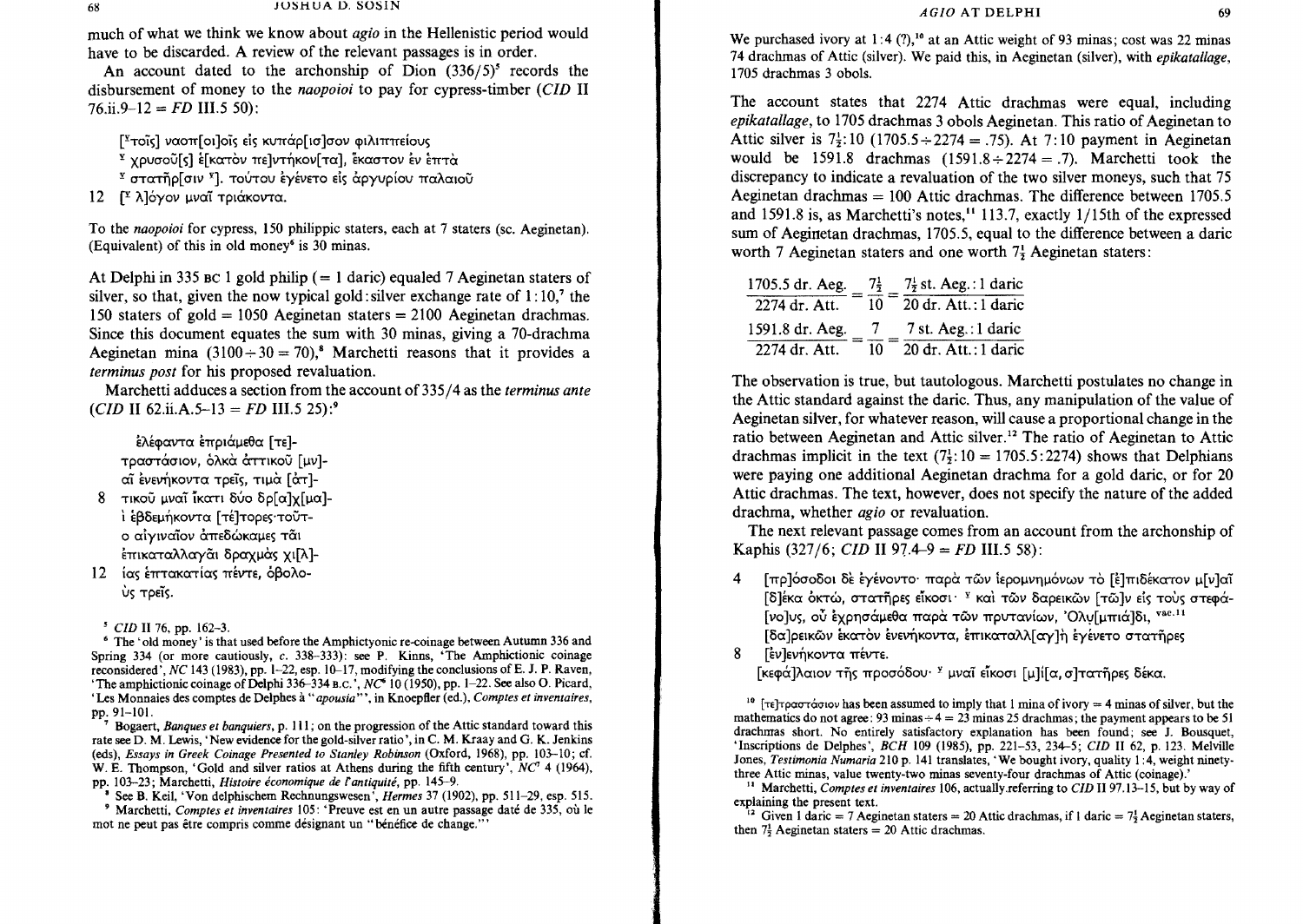Revenues were: from the *hieromnemones,* the tenth: 18 minas 20 staters; and from the darics for the crowns, what we borrowed from the prytanies for Olympias, that is 190 darics, the *epikatallage* was 95 staters. Total revenue: 21 minas 10 staters.

The events underlying the transactions in this section of the account are obscure, but appear to have unfolded as follows. An unnamed person wished to dedicate gold crowns to Olympias,'3 but possessed only silver, not the gold needed to fashion the crowns. He approached the treasurers, proposing to purchase the gold from them. They were short of gold and so arranged a temporary transfer from the prytanies. Then they sold the gold to the dedicator, charging him an additional drachma per daric as *agio.* Finally, the treasurers logged the money earned from this sale as revenue  $(\pi \rho \dot{\sigma} \sigma \delta \delta \dot{\sigma})$  4). Now Bogaert deduced from this text that the 'officiel', instead of which I suggest' notional', ratio of gold darics to Aeginetan drachmas was 1: 14 but that the 'commercial' ratio, i.e. the notional value plus *agio,* was 1: 15:4 Thus for the 190 darics the person purchasing gold with which to make the crowns paid 2660 Aeginetan drachmas (190  $\times$  14 = 2660) plus an additional 190 Aeginetan drachmas for the *agio,* making the total cost to him 2850 Aeginetan drachmas.

On Marchetti's explanation the purchaser had to make a supplementary payment of 190 Aeginetan drachmas to make up for his worn and underweight coins.<sup>15</sup> If this were true, then on what logic could the  $190$ drachmas have been accounted as revenue? If they were merely a supplementary payment, then no revenue would have accrued to the treasurers from selling the gold. 16 The account squares; the 190 drachmas were revenue. Any definition of the word, therefore, must be consistent with its inclusion under the rubric 'revenue'.<sup>17</sup> If the word indicated a

<sup>14</sup> Bogaert, *Banques et banquiers*, pp. 110-111: 'Les trésories empruntaient sans intérêt  $(\gamma \rho \sigma \sigma \alpha \mu \epsilon)$  190 dariques dont le métal devait servir à la confection des couronnes. La darique leur était comptée à 14 drachmes éginétiques; à Olympias ils réclamèrent le prix de 'archers' perses sur le base de 15 drachmes la pièce et notèrent dans leur compte une επικαταλλαγή de 95 stateres ou 190 drachmes. Ces deux cours differents de la darique reposent sur un cours de base de I darique 20 drachmes attiques. Cela donne au tarif officiel, auquel les tresories ont emprunte aux prytanes, 14 drachmes eginetiques, au cours commercial, applique dans la facture d'Olympias, 15 drachmes', ultimately following observations made by Keil, *Hermes* 37 (1902), pp. 511-14; see also Bogaert, *Banques et banquiers,* p. 316 with Le Rider, *Kraay-Merkholm Essays,* pp. 161, 164-7.

<sup>15</sup> Marchetti, *Comptes et inventaires*, pp. 104, 109; Bousquet, *CID* II 97 p. 205.

<sup>16</sup> To give a modern analogy, imagine that the United States Treasury Department decreed that \$1.00 was now to consist of 110 pennies. Now imagine that my neighbour wanted to buy a dollar bill from me, paying with 22 nickels. If  $$1.00 = 110$  pennies  $= 22$  nickels, on what logic would I be justified in reckoning two of the nickels that my neighbour paid me as income? supplementary payment then payment of a sum plus *epikatallage* meant nothing more than full payment; in this case the word would never have appeared under the heading' revenue'.

A few lines later the same document sheds additional light on the meaning of *epikatallage (CID* II 87.13-15):

13 [τοΐ]ς ναοποι[ο ή[ς, κελευσ]άντων των ιερομνα[μό]νων δούναι τάλαντα [αίγ]ιναίου είκο[σι, εδώ]καμεν αττικού τάλαντα δέκα οκτώ, [μνά]ς τεσσαράκο[ντα· <sup>γ</sup> τ]ὸ δὲ ἄλλο ἐπικαταλλαγὴ ἐγένετο·

To the *naopoioi,* when the *hieromnemones* bade us give 20 talents of Aeginetan (silver), we gave 18 talents 40 minas of Attic (silver). The rest was *epikatallage.* 

Given a 70-drachma mina, 20 talents = 84,000 Aeginetan drachmas; given a 100-drachma mina, 18 talents 40 minas  $= 112,000$  Attic drachmas. The treasurers were to pay 20 talents (120,000 Attic drachmas), but only paid 18 talents 40 minas, which left a difference ( $\tau$ ] $\delta$   $\delta \dot{\epsilon}$   $\dot{\alpha}$  $\lambda$  $\delta$ o) of 8000 Attic drachmas  $(120,000-112,000)$ . Bruno Keil first saw that  $84,000 \div 112,000 = .75$  and  $84,000 \div 120,000 = .70$ , and so suggested that the amount by which the treasurers under-paid and the difference between exchange at  $7:10$  and  $7\frac{1}{2}:10$ accounted for the same 8000 drachmas. 18 On this view the treasurers paid in Attic drachmas, in spite of the *hieromnemones'* request for payment in Aeginetan. Furthermore, because the *naopoioi,* the payees, would presumably want or need to convert that payment to Aeginetan, the treasurers included 8000 Attic drachmas to cover this expense. The *hieromnemones* bade payment to the *naopoioi* in Aeginetan. The treasurers paid in Attic, but included an additional sum to cover the fee that the *naopoioi* would have to pay for changing the money to Aeginetan. This means that in the end the treasurers only paid 78,400 Aeginetan drachmas  $(84,000 \times .70 = 78,400)$ . The details of the transaction are not known. Keil's explanation poses the question, why would the *naopoioi* have accepted less than the full 20 talents? We cannot be certain but the treasurers could only disburse what they had on hand. If the treasurers had an abundance of expendable Attic drachmas and a shortage of expendable Aeginetan drachmas, then in order to pay the full 20 talents they would have had to withdraw more than 20 talents, to cover the fee for exchange. This they were no doubt unwilling to do.

If *epikatallage* indicates *agio* then the treasurers paid the *naopoioi* less than they were instructed, a less than satisfactory outcome for the *naopoioi* and for

<sup>18</sup> Keil, Hermes 37 (1902), p. 517.

1.

<sup>13</sup> Or on her behalf; see n. 17 below.

<sup>17</sup> Marchetti, *Comptes et inventaires,* pp. 104-5, evidently aware of the problem, invoked a tangentially related argument advanced by Bousquet, that the crowns were given in honour of Olympias, not to a god on her behalf: *BCH* 109 (1985), pp. 240-2, against Bourguet, *FD* III.S 58 p. 226, who had assumed that the crowns were for Apollo and that the darics were borrowed from the prytanies on Olympias' behalf, an assumption once followed by Marchetti, ' A propos des comptes de Delphes sous les archon tats de Theon (324/3) et de Caphis (327/6)', *BCH 101* 

<sup>(1977),</sup> pp. 133--64, at 146-7. But, Marchetti asks *(Comptes et inventaires,* pp. 104-5), 'Que faire toutefois, dans cette dernière hypothèse (that of Bousquet), de l'επικαταλλαγή inscrite comme "recette" en argent eginetique?' responding only with, 'Ce probleme demeure.' But the problem has nothing to do with Olympias' role in the transaction. Whether the crowns were to be offered in her honour or paid for at her request the 95 staters comprising the *epikatallage* were accounted as revenue. See also F. Lefevre, *L' Amphictionie Pylio-Delph/que.' histoire et institutions* (paris, 1998), p. 97 with n. 475.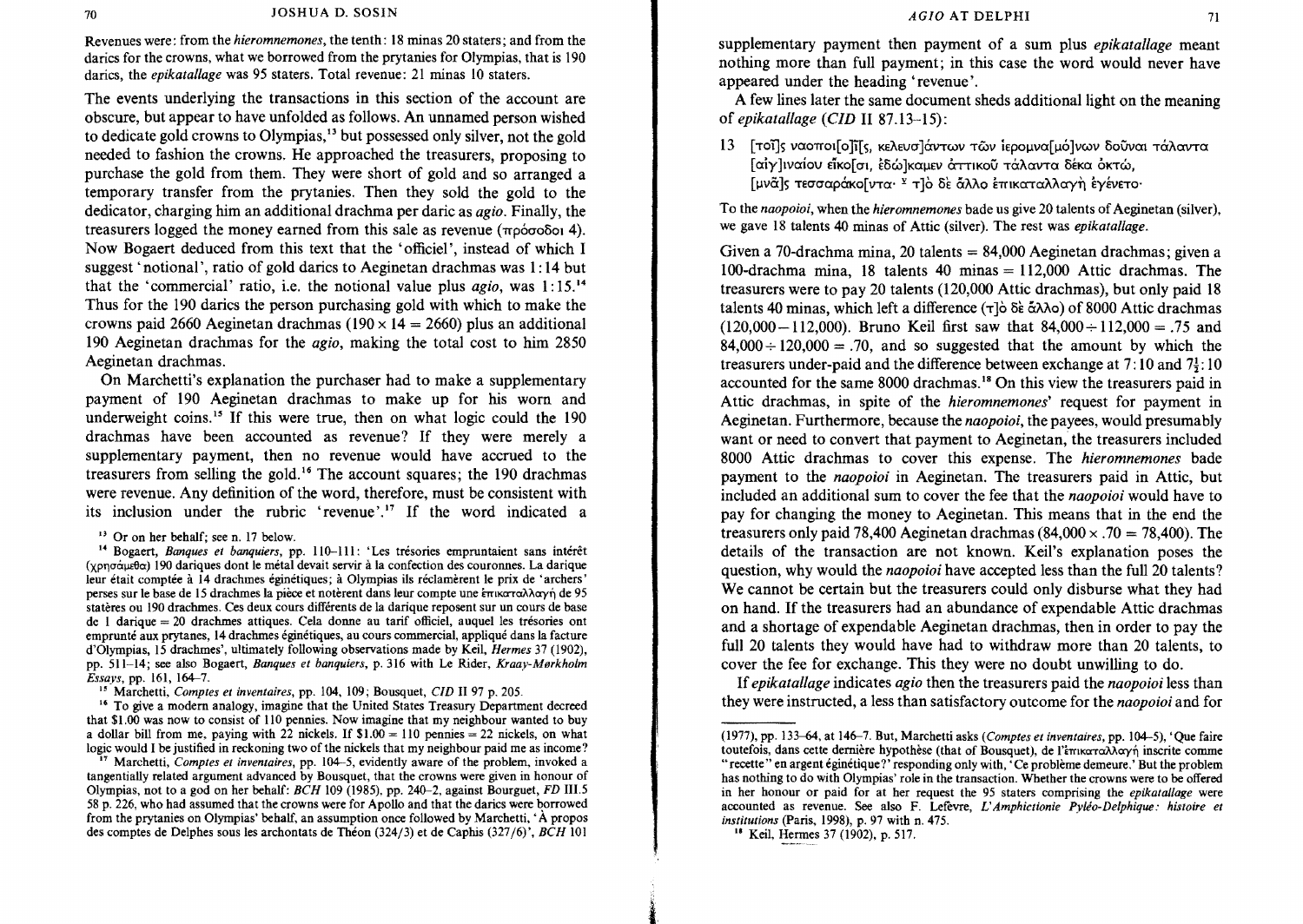Keil's explanation. But it is a possible and plausible outcome; the treasurers could not pay money that they did not have and even *naopoioi* could be short-changed on occasion. Marchetti's explanation, on the other hand, is in this instance mathematically impossible. He suggests that the evidence here is consistent with that of *CID* II 62.iLA.5-13, asserting that *epikatallage*  indicates a revaluation because the difference between 112,000 and 120,000 is proportional to the difference between a gold stater worth 7 Aeginetan staters and one worth  $7\frac{1}{2}$  Aeginetan staters (112,000 ÷ 120,000 = 14 ÷ 15).<sup>19</sup>

Here again the theory rests on two premises: 1) the weight of the larger denominations (mina and talent) remained constant across the coinages, and 2) the number of constituent small-denomination pieces changed only in Aeginetan silver:

- before 335 BC: 20 Aeginetan talents =  $84,000$  Aeginetan drachmas = 120,000 Attic drachmas
- after 335 BC: 20 Aeginetan talents =  $90,000$  Aeginetan drachmas = 120,000 Attic drachmas

Thus, according to Marchetti the *epikatallage* changed the total number of physical Aeginetan drachmas in a mina from 70 to 75 (theoretically), without changing the weight of the Aeginetan mina; the number of Attic drachmas in one talent remained 6000. According to the account, however, the *epikatallage* affected the total number of Attic drachmas. On Marchetti's interpretation the account would mean that before revaluation 112,000 Attic drachmas could buy 20 Aeginetan talents, but that after revaluation 120,000 were needed to buy the same weight of Aeginetan silver. This violates the two premises of Marchetti's's theory. 120,000 Attic drachmas always purchased 20 talents; Marchetti's theory addresses only whether those 20 talents were composed of 84,000 or 90,000 Aeginetan drachmas.

An account for the archonship of Theon  $(324/3)^{20}$  records the rates of conversion for two quantities of darics *(CID II 102.ii.A.5–12)*:

[δοκι]μεΐον άπό τοῦ κ[ρατῆρος sum of money in AR] δ[ αρ ]εικοί έκατον ένενή[ κοντα έν έπτα στατήρσι]  $[$ ηρι $]$ θμημένοι.

8 [άλ]λοι δαρεικοί τριάκοντα έν ε[πτά και δραχμήι]  $[$  $\n <sub>10</sub>$  $]\n <sub>10</sub>$  $]\n <sub>11</sub>$  $]\n <sub>12</sub>$  $]\n <sub>13</sub>$  $]\n$ 

Γκλαι δοκιμεΐον άπό του περιραντηρίου·

[δ]αρεικὸς·<sup>γ</sup> αριθμεῖται δε ο δαρεικὸς ε[ν επτα]

 $12$  [κ]αὶ δραχμῆι.

IP Marchetti, *Comptes et inventaires,* p. 106: 'Ne traduisons pas trop vite: "Ie reste est un *bénéfice de change"*, car il n'y a pas eu change réel, mais une simple réévaluation de la valeur de I'eneaisse en attique, que doit tenir compte des realites du marche monetaire. La difference, ici, est exactement d'un quinzieme, c'est-à-dire rigoureusement la même que celle séparant le cours d'un statère d'or à 14 ou 15 drachmes.'

10 Date: *ClD* II 102 p. 219, 224.

Sample from the k[rater ...]<sup>21</sup> 190 darics reckoned at 7 staters (each). Another 30 darics reckoned at 7 staters and 1 drachma. And a sample from the lustral bowl, 1 daric. The daric was reckoned at 7 (staters) and I drachma.

Marchetti suggests that the 190 darics were reckoned here at 1 : 7 because the *epikatallage* had already been counted at *CID* II 97.7-8, but that by this date they and all other darics were really evaluated at  $7\frac{1}{2}$  Aeginetan staters. If, as Marchetti suggests, all the darics were evaluated at  $1:7\frac{1}{2}$ , then a proportional change in the ratio of Aeginetan and Attic silver should be in evidence. In other words, we should find an Aeginetan mina of 75 drachmas, not 70. We do not. The same inscription continues  $(34-46)$ :<sup>22</sup>

Ελείπετο [τοϊς τ]αμίαις επ-[i] της όπωρινης πυλαίας της έπι Θ[έωνος· τ]άλαντα πέ-

- 36 ντή[κ]οντα όκτώ, μναϊ πεντήκοντ[α τέτταρ]ες, στατῆρ $\langle \varepsilon \rangle$  [A] ς δέκα όκτώ, δραχμή, χαλκοΐ πέν[τε· τούτου] χρυσοΐ διακόσιοι είκοσι είς· τούτων [oi μεν εκατο]ν ενενήκο- [B] [ ντα έν ε] πτα στατήρσι λε[λογισμένοι ήσα]ν, οι δε τρι-
- 40 [άκοντα] και είς εν επτά κ[αι δραχμήι. γίνετ]αι δη τούτ- [C] [ων άργυρίου] μναΐ τεττα[ράκοντα τέτταρ]ες, στατῆρ-[ες είκοσι δύο, δραχμ]ή· λ[ελόγισται οὖν το]ῦ μεν ά[ργυ]-[ρίου σύμπασα τιμή, άφαιρεθείσης της τ]ιμης τ[ού χρ]- [D]
- 44 [νσίου, τάλαντα πεντήκοντα όκτώ, μναϊ έ]ννέα, σ[τατῆ]-[ρες τριάκοντα είς, χαλκοί πέντε· χρυσο]ί δε δι[ακόσ]- [E]  $[101 \t{e}$ ikoo $1 \t{e}$ is. ...

[A] 58 T 54 M 18 st. 1 dr. 5 ch.  $[B]$  221 dar. = [C] 44 M 22 st. 1 dr. [D] 58 T 9 M 31 st. 5 ch.  $[E]$  + 221 dar.

Left to the treasurers at the spring session of the year of Theon: 58 talents 54 minas 18 staters I drachma 5 chalkoi. Included in this, 221 gold staters. Of these 190 had been reckoned at 7 staters, and 31 at 7 staters I drachma. Thus, their total in silver was 44 minas 22 staters 1 drachma. The total value of the silver, therefore, has been reckoned – with the value of the gold subtracted – at 58 talents 9 minas 31 staters 5 chalkoi and 221 gold staters ...

Bousquet's text is admittedly heavily restored, but seems on the whole secure - the stoichedon format reduces the range of likely restorations considerably. The account declares a balance of 58 talents 54 minas 18 staters 1 drachma

<sup>21</sup> The precise meaning of Soxiusiov is disputed; see J. R. Melville Jones, 'Darics at Delphi', *RBN* 125 (1979), pp. 25-36, and Marchetti, *8CH* 101 (1977), p. 149. whose ingenious restoration, κ[εφαλαίου τῶν στεφάνων], may well be correct.

<sup>22</sup> Cf. Keil, *Hermes* 37 (1902), p. 515.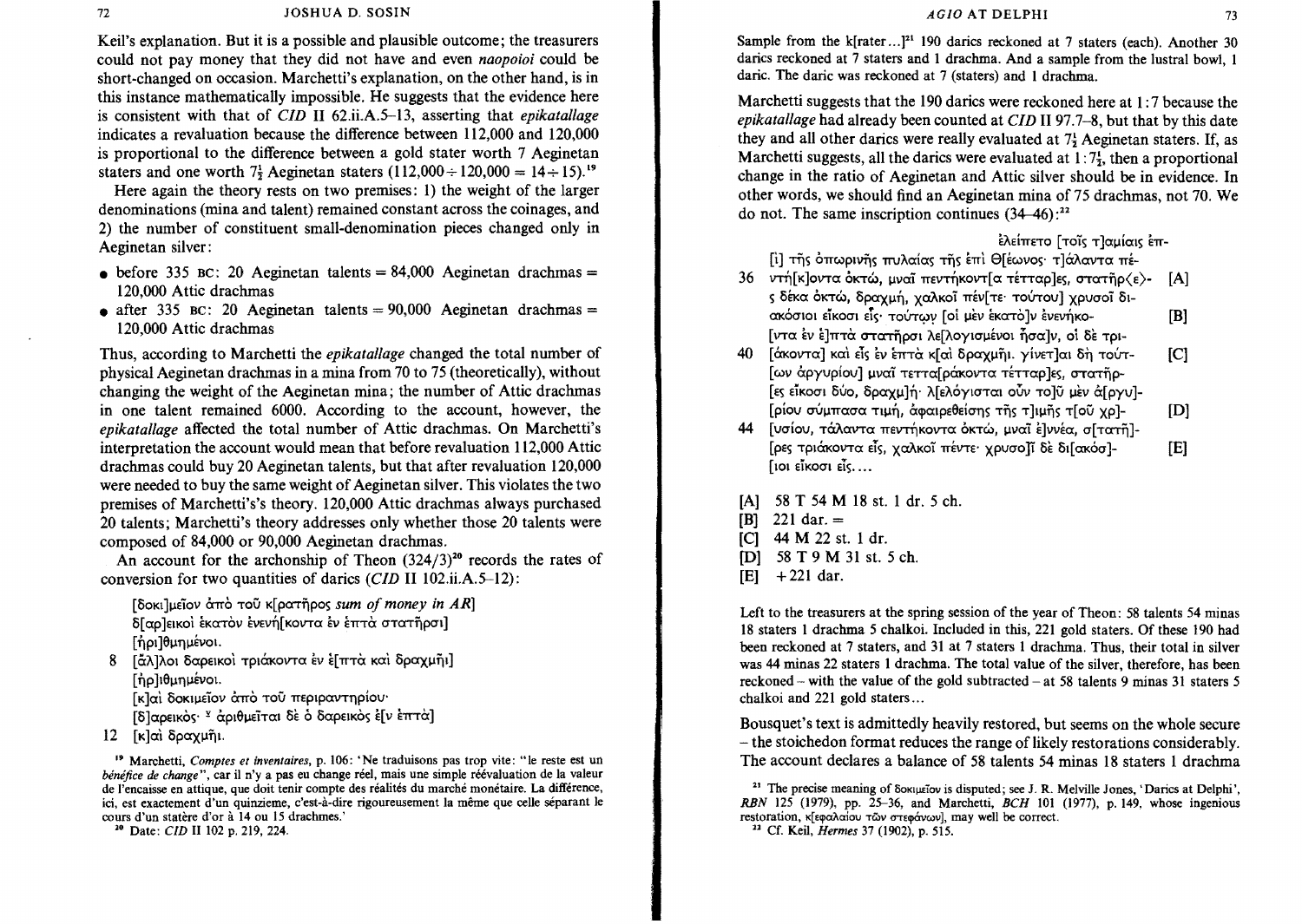5 chalkoi and notes that a part of that balance consists of 221 darics, of which 190 were reckoned at 7 Aeginetan staters and the rest at  $7\frac{1}{2}$ . Then it accounts the gold in terms of Aeginetan staters, 44 minas 22 staters 1 drachma. If we follow the conversions listed in the account we arrive at the following figures:

| Account    | Rate             |        | Aeginetan staters AR Aeginetan drachmas AR |  |
|------------|------------------|--------|--------------------------------------------|--|
| 190 daries | 1:7              | 1330   | 2660                                       |  |
| 30 daries  | $1:7\frac{1}{7}$ | 225    | 450                                        |  |
| 1 daries   | $1:7\frac{1}{2}$ | 71     | 15                                         |  |
| 221 darics |                  | 1562.5 | 3125                                       |  |

If Marchetti's proposed revaluation applies here to all the money, then we should expect the converted darics to result in minas of 75 drachmas. If the proposed revaluation applies to some of the money, but not all (i.e. to the 31 darics but not the 190 darics) then we should expect conversion of the darics to produce minas with an average number of drachmas between 70 and 75. Neither expectation is met. The account tells us that the 3125 drachmas equalled 44 minas 22 staters 1 drachma Aeginetan. These two figures are equivalent only on a 70-drachma mina  $(44 \times 70 = 3080; 3125 - 3080 = 45;$ 45 drachmas = 22 staters 1 drachma  $\rightarrow$  44 minas 22 staters 1 drachma). The account explicitly reckons all the darics at 1: 14 (40-2) in spite of the fact that the itemized portion of the account lists two different rates of exchange  $(38-40).$ 

Let us assume for a moment that Marchetti's theory is correct. The account tells us that the treasurers have assessed the ful1221 darics at the rate of 1: 14. Now, suppose at some time after 335 Be, when the rate of exchange had been raised to 1: 15, the temple wanted to sell some of its gold darics. Can we believe that the treasurers would have sold the gold at  $1:14$ , the rate at which they had reckoned it in *CID* II 102.iLA.34--46, or 1/15th below current market value?

Why then would the account reckon the total volume of gold at 1:14 when the itemized portion of the same account clearly states that some of the gold was valued at I: 15? A simple answer may be offered. Let us review what the account actually lists. Concerning the gold, the account presents three pieces of data: (1) the rates at which three lots of darics were exchanged for staters of silver:  $190@1:7$ ,  $30@1:7\frac{1}{2}$ ,  $1@1:7\frac{1}{2}$ , (2) the notional equivalent of the gold in Aeginetan silver, which disregards the expressed rate of conversion: 44 minas 22 staters I drachma, and (3) total monetary assets with gold and silver separate and unconverted: 58 talents 9 minas 31 staters 5 chalkoi+221 darics. If the treasurers ever wanted to convert any of the holdings from gold to silver, then in order to avoid selling the gold at a loss they would need to know three pieces of information: (l) the price in silver at which the gold had been obtained - in this case  $190@1:7$ ,  $30@1:7\frac{1}{2}$ ,  $1@1:7\frac{1}{2}$ , (2) the notional value of the darics – in this case 44 minas 22 staters 1 drachma, and (3) the total number of gold darics - in this case 221. These three pieces of information correspond exactly to those presented in the account. If Marchetti's theory were correct, then this piece of careful accounting would have been irrelevant, since the gold would have been obtained at the same price in *weight* regardless of the *number* of drachmas at which it was purchased.<sup>23</sup>

II

Marchetti's proposed revaluation thus encounters considerable obstacles. especially at *CID* II 97.4-9, 13-15 and *CID* II 102.ii.A.5-12, 34-46. Moreover, neither Marchetti nor Bousquet comments on the economic implications of the re-definition of *epikatallage.* The economic problems with the new meaning are insuperable. First an obvious objection. On Marchetti's argument, after 335 at Delphi, a mina of Aeginetan silver was not measured by weight, but by the number of drachmas or staters of which it was composed. The impracticality of such a gesture looms large. Can we reasonably expect that after 335 everyone who changed a talent of Attic silver for Aeginetan counted (or insisted that the other party do so) to make certain that all 4500 Aeginetan drachmas were present? When in 327/6 the *hieromnemones* bade the treasurers pay 20 Aeginetan talents to the *naopoioi (CID* II 97.13-14), was any party prepared to count all 45,000 physical staters or 90,000 drachmas, instead of simply weighing the lot?<sup>24</sup>

The economic policy that underpins Marchetti's theory presupposes that the average person was willing to accept this additional burden. People tend to protect their own money, so if this were all that Marchetti's theory assumed, we might suspend disbelief. The economic policy underlying Marchetti's revaluation, however, can only have succeeded if the trading public were ignorant. In a system of bullion coinage regulation of large denominations by number of constituent coins, rather than by aggregate weight, only works if the individual coins enjoy near perfect consistency of weight or if the average person is willing to lose money regularly. Neither

<sup>&</sup>lt;sup>23</sup> Current consensus holds that inscribed accounts in antiquity were not rationally conceived economic tools, but proof that officials in charge of money had discharged their duties fully and honestly. The Delphic accounts no doubt served this function. Here, however, we may be certain that no treasurer would have sold any of the 221 darics without first consulting this account, or an internal document – written on papyrus *vel sim.* – containing the same information.

<sup>&</sup>lt;sup>24</sup> The Delphic *apousia* accounts (see n. 6 above) and an incident reported in Plutarch, *Lysander* 16, in which bags of money held little notes *(grammatidia)* that bore the number of coins contained in each bag, are not enough to make one think so; cf. Le Rider, *Kraay-Mørkholm Essays, p. 163; Marchetti, Comptes et inventaires, p. 105 n. 9.*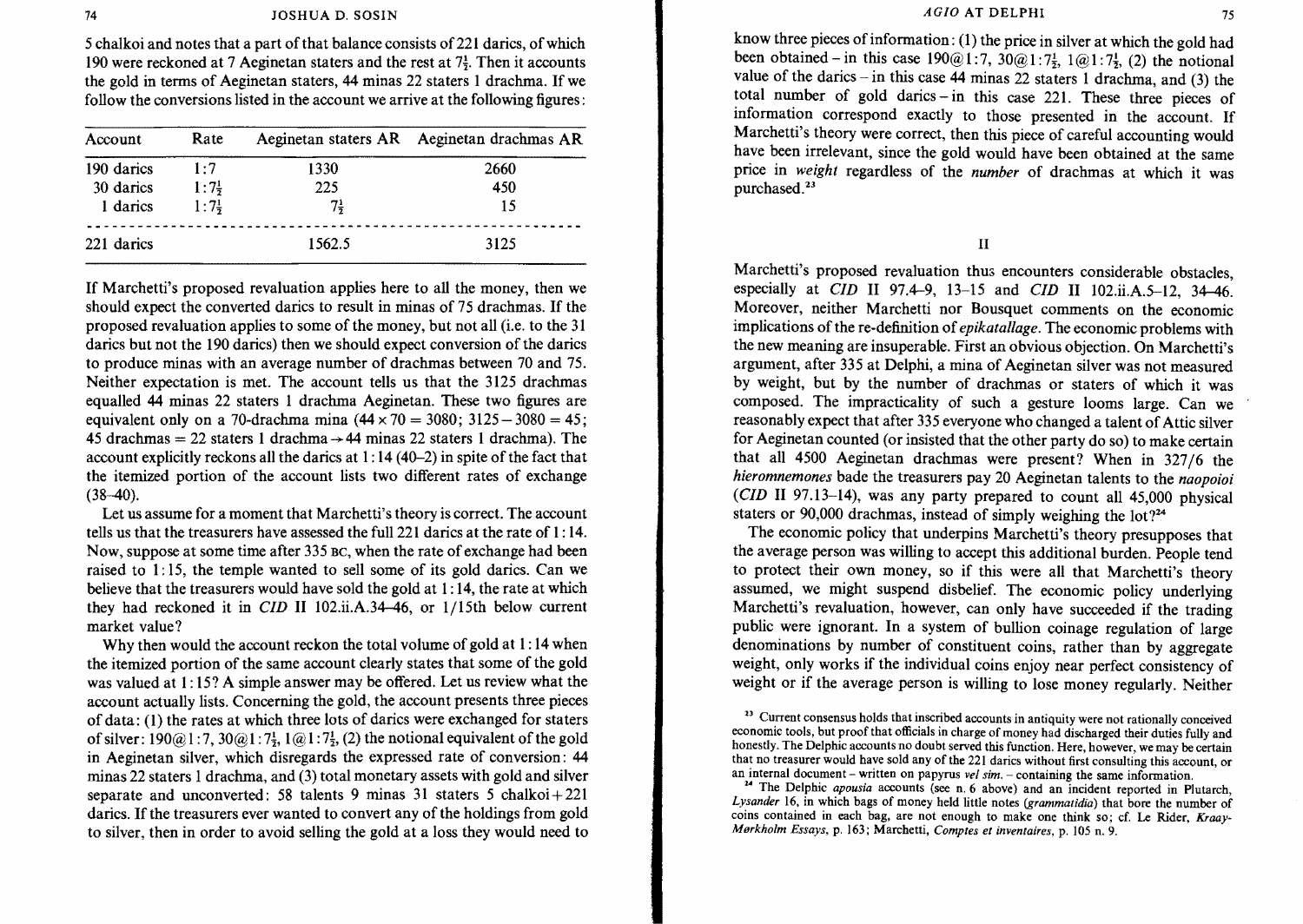condition obtained in antiquity.<sup>25</sup> Suppose a trader had only, or mainly, fullweight money. Can we believe that he would have been willing to purchase e.g. 1 mina of Attic silver with a mina of Aeginetan silver that consisted of  $137\frac{1}{2}$  staters but weighted more than 1 mina? What if another trader wished to buy gold from the temple, but only had severely worn coins? On Marchetti's theory the temple would have been constrained to accept 150 physical staters that weighed less than 4 minas. If Marchetti is correct then Delphi suffered a regressive monetary policy that could not have been acceptable to anyone, least of all the temple, whose financial interests it was presumably designed to safeguard.

At the fiscal level, Marchetti's theory fails in conception and in execution. The problem of worn, underweight coinage at this time and place may have been real, as Marchetti claims.<sup>26</sup> This is a problem particular to bullion currency. But Marchetti suggests that the authorities $27$  attempted to solve the problem of the *weight* of *individual* coins, by reassessing the *number*  of *aggregated* coins in larger denominations. This is an anachronistically fiduciary gesture. Application of this complex fiduciary solution to a simple bullion problem produces even more absurd results on the ground. Given an abundance of circulating worn and underweight coinage any law that assessed minas by the number of constituent coins rather than the total weight would have promptly driven the full-weight specimens out of circulation. Anyone who desired to buy gold or Attic silver would have paid with underweight Aeginetan coins. Why would anyone have wasted good money, if bad money enjoyed equal worth under law? Instead of reducing the number of underweight coins in circulation, this measure might have

-&

prompted rampant clipping and filing of silver coins. If Marchetti's theory is correct then the treasurers could not have crafted a more backward fiscal response to the simple problem of underweight coins. Marchetti's revaluation would have exacerbated the problem it sought to correct. Ancient states and ancient people had to deal with underweight coins on a regular basis. As far as we know, however, this problem was corrected simply and equitably, not by fiscal legislation, but by brain and balance.

## III

As we have seen, the Delphic accounts do not appear to support Marchetti's definition of *epikatallage* and the economics that his argument presupposes are improbable at best. Two passages, one from a building account at Epidaurus and the other from Theophrastus' *Characters,* provide independent, contemporary control on the meaning of *epikatallage.* Both sources agree that it denotes *agio.* Marchetti cites neither (nor does Bousquet). *IG* IV<sup>2</sup> 103.35–42 (365–335)<sup>28</sup> records payment to one Tychon for *epikatallage* on money changed at Athens:<sup>29</sup>

... Ποσιδαίου πρατομηνίαι· κατάλογος Ευσθένης...

- $36$  .... πάρ Πύθωνος λάμμα[τα] ΗΗΗΗ =::: ες Αθάνας δεκάτα τῶν λίθων τῶν Πενταληικ[ῶν(!)]
	- $[A<sup>i</sup>Y]$ ιναΐον ΗΗΗΗ = <sup>γ</sup>ές "Αργος έφόδια 'Αγέαι:· Πυ<sup>χ</sup>ρρῆνι:·<sup>γ</sup> 'Αρταμιτίου· κατάλογ-
	- OS Δαμοκρίνης Πολιτάδος· πάρ Πύθωνος λάμμα = 'Αστίαι έγκαύσιος γραμμάτων
	- [=]<sup>x</sup> 'Αγριανίου· κατάλογος Ζευξίμαχος 'Αφυλωνίας· πάρ Πύθωνος λᾶμμα Αίγιναϊ-
- *40* [o]v = = :::: Κορινθίου ΗΗ<sup>[</sup>" = = ::: Κλεοστράτωι κομιδᾶς λίθων έγ λατομίας ένς Κεγγ-
	- $[p]$ έας Κορινθίου ΗΗ $^{\mathbf{r}} = \cdots$ ' Τύχωνι έπικαταλλαγά έπι το καταλλαγθεν άργύριο-
	- *ν* ες 'Αθάνας = :: εφόδια ες 'Αθάνας Πολυκλεϊ :::: Δαμαγήτωι :::: 'Αρισταίχμωι :::: vac

[35] Posidaios, first of the month; *katalogos* was Eusthenês son of X. From Python, receipt, 426 drachmas; to Athens one tenth of the Pentelic stone, 420 Aeginetan drachmas. Travel money to Argos, to Ageas 3 drachmas, to Pyrrhes 3 drachmas.

[37] Artemitios; *katalogos* was Damokrines son of Politidas. From Python, receipt, 9 30 drachmas. To Astias for painting letters 30 drachmas.

[39] Agrianios; *katalogos* was Zeuximachos son of Aphylonia. From Python, receipt, 49 Aeginetan drachmas, 297 Korinthian. To Kleostratos, conveyance of stones from the quarry to Kenchreai, 297 Korinthian drachmas. To Tychon, *epikatallage* for the money exchanged at Athens, 25 drachmas. Travel money to Athens: to Polykles, 8 drachmas; to Damagetos, 8 drachmas; to Aristaichmos, 8 drachmas.

If Marchetti's definition of *epikatallage* is correct, this account suggests that Delphi was not alone in adopting this backward policy of revaluation. Bogaert assumes that the 25 drachmas paid to Tychon (41-2) in the month of Agrianios covered the *epikatallage* for the 420 Aeginetan drachmas withdrawn for payment to Athens two months before  $(36-7)$ .<sup>30</sup> The account

2. Kell, *Hermes* 37 (1902), p. 516 with n. 2, knew it. See also B. Laum, *RE* suppl. IV (1924) *s.l'. Agio* 9-11, at 10; *LSJ* S.l'. See also Le ruder, *Kraay-Morkholm Essays,* pp. 164, 171, where  $-$  though Le Rider agrees with Marchetti  $-$  the Epidaurian account is invoked as a problem.

<sup>30</sup> Bogaert, *Banques et banquiers*, p. 325; see also O.Mørkholm, 'Some reflections on the production and use of coinage in ancient Greece', *Historia* 31 (1982), pp. 290-305, 296. Burford, *Temple Builders,* p. 126, took the 25 drachmas to be the *agio* for the complete payment of which the 420 drachmas was only one-tenth,  $\delta \epsilon \times \Delta$  (36); this does not appear to be in evidence.

<sup>&</sup>lt;sup>25</sup> On weights see Le Rider, *Kraay-Mørkholm Essays*, pp. 163-4.

<sup>10</sup> Marchetti, *Comptes et inventaires,* pp. 107-8.

<sup>&</sup>lt;sup>27</sup> Marchetti never says who he thinks mandated the revaluation.

<sup>28</sup> A. Burford, *The Greek Temple Builders at Epidauros: A Social and Economic Study of Building in the Asklepian Sanctuary, during the Fourth and Early Third Centuries B.C.* (Liverpool, 1969), p. 208.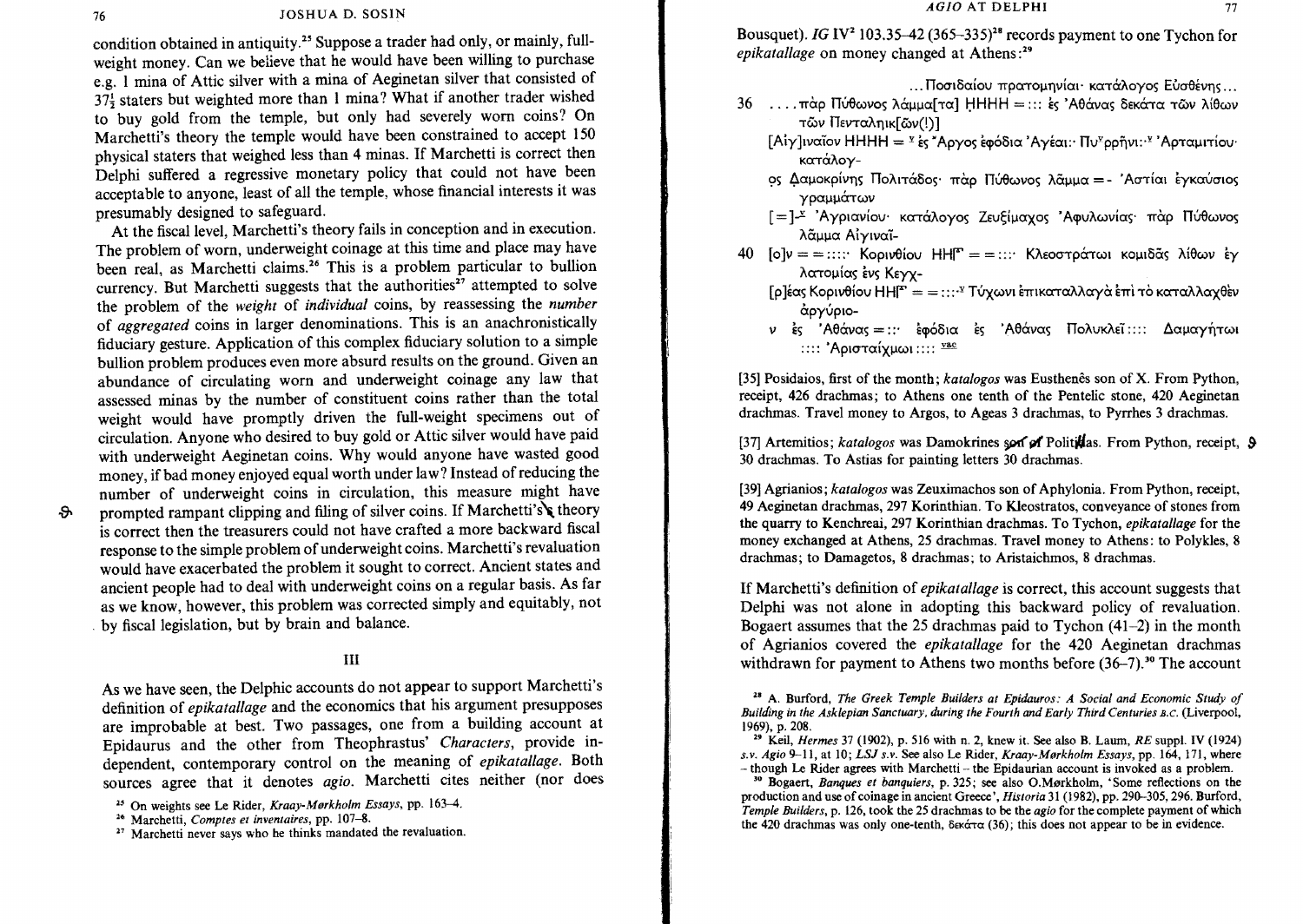AGIO AT DELPHI 79

78 JOSHUA D. SOSIN

offers no clarification, but as it registers no other disbursements to Athens in the intervening lines, the assumption is not unreasonable.

If Bogaert is correct then at least two months passed from the time the 420 drachmas were withdrawn and the time Tychon - presumably their deliverer - was paid the 25 drachmas for the *epikatal/age.* This is an unlikely set of circumstances if Marchetti's theory is right. If a revaluation was mandated at Epidaurus, Tychon would have known the rate and brought the necessary money with him. Any revaluation, therefore, must have taken place at Athens. On Marchetti's theory we would be constrained to believe that Athens passed a law stipulating the number of Aeginetan drachmas in a mina. This is not probable.

Tychon, on the other hand, might not know precisely what the going rate was at the Athenian money-changers' tables. It is easy to imagine that Tychon was entrusted with the 420 Aeginetan drachmas on the understanding that he would float the *agio* with his own money and be re-imbursed upon his return to Epidaurus. The treasurers were no doubt loathe to overestimate the *agio* and so release more money than was absolutely necessary. Moreover, by putting the responsibility for covering the *agio* on Tychon the treasurers reduced the likelihood of graft on his part. Let us imagine that Tychon had been given the 25 drachmas at the start. Now suppose he arrived at Athens to find that he could change the money for 20 drachmas. What was to stop Tychon from paying the money-changer a drachma to fudge the receipt, so that it read that the exchange had cost 25 drachmas, and keeping the other 4 drachmas? As safeguards go, this obviously would not have been foolproof, but it may have been an adequate deterrent.

The *agio* paid on the 420 drachmas is not inconsistent with that attested at Delphi.3' We have seen above *agio* at 1/15th. Tychon seems to have obtained a slightly better deal,  $1/16\frac{4}{5}$ . Later in the same account we find two further exchanges of Aeginetan coin.<sup>32</sup> At lines  $122-3$  2310 Aeginetan drachmas were allocated along with another 120 drachmas for *katallage (IG*   $IV^2$  103.122-3): Πανάμου πρατομηνίαι Αίγιναίου ΧΧΗΗΗ-, καταλλαγά  $TQV$ T $QV$ T $QV$  H = . For some reason the cost of exchange was higher than projected, for the account states two lines later that the *katallage* was 130 drachmas (125-6): Πανάμου πρατ[ο] μηνίαι Λααρχίδαι Αίγιναίου ΧΧΗΗΗ-, τούτωι EyEVETO KaTaAAaya H = -. Here at least, *katal/age* and *epikatallage* are synonymous.<sup>33</sup> A comparison of these rates and that attested at Delphi follows:

<sup>32</sup> 7 years later: the payment to Tychon took place in the eleventh year of the account; this next, in the eighteenth.

<sup>33</sup> Bogaert, *Banques et banquiers*, p. 48.

| Location    | Source                                                                                            | Fee/Amt. Dr.                   | $=$ Reduced                                                                 |
|-------------|---------------------------------------------------------------------------------------------------|--------------------------------|-----------------------------------------------------------------------------|
| 1 Delphi    | e.g. CID II 62.ii.A.5- 113.7/1705.5<br>13                                                         |                                | $= 1/15$                                                                    |
| 2 Epidaurus | $IG IV2 103.35-42$<br>3 Epidaurus $IG IV^2 103.122-3$<br>4 Epidaurus IG IV <sup>2</sup> 103.125-6 | 25/420<br>120/2310<br>130/2310 | $= 1/16\frac{4}{5}$<br>$= 1/19_{\overline{4}}^{1}$<br>$= 1/17\frac{10}{13}$ |

This spread of rates can only have arisen in an environment characterized by competition among money-changers and bargaining between changer and customer. If we agree that *katal/age* and *epikatallage* are, in this case, synonymous then in order to maintain Marchetti's definition of the latter we must assume that Athens was constantly calculating average bullion-loss from worn Aeginetan coins and re-drafting legislation to re-calibrate the Aeginetan coins against their own. This is not an attractive proposition. In spite of the spread of rates all four appear to hover around 4 drachmas/mina:

| Fee/Amt. in M                            |                                                                                                                                                                                         | Fee $(= 4 dr \pm n) / M \pm n dr$ .                             |                                               |  |
|------------------------------------------|-----------------------------------------------------------------------------------------------------------------------------------------------------------------------------------------|-----------------------------------------------------------------|-----------------------------------------------|--|
| $2\;25/6\;M$<br>3 120/33 M<br>4 130/33 M | 1 113.7/24.36 M $\rightarrow$ 4.66 $\times$ 24.36 = 113.7<br>$\rightarrow$ 4 $\times$ 6 + 1 = 25<br>$\rightarrow$ 3.66 $\times$ 33 $-1 = 120$<br>$\rightarrow$ 4 $\times$ 33 $-2$ = 120 | $= 4 dr + 4 ob.$<br>$= 4 dr.$<br>$= 4 dr. - 2 ob.$<br>$= 4 dr.$ | /M<br>$/M+1$ dr.<br>$/M-1$ dr.<br>/M $-2$ dr. |  |

Now it is easy to imagine that a money-changer took 1 drachma from every 15 drachmas changed (as in *CID* II 62.ii.A.5-13), but it is more difficult to believe that a money-changer took 1 drachma from every  $17\frac{10}{13}$  drachmas changed (as in  $IG IV<sup>2</sup>$  103.125-6). Perhaps bargaining between customer and money-changer or competition amongst money-changers customarily began at 4 drachmas per mina, and was graded in one or both of two ways. Either the rate itself was increased or decreased incrementally (as in e.g. *CID* II 62.ii.A.5-13), or a flat sum was added or subtracted from the calculated rate (as in  $IG IV<sup>2</sup> 103.35-42$ , 125-6), or else both procedures were applied (as in *IG* IV<sup>2</sup> 103.122-3). The variation in contemporary rates of *(epi)katallage* at Epidaurus is incompatible with Marchetti's definition of the term.

The second piece of contemporary evidence is found in the last of Theophrastus' *Characters*, the αισχροκερδής, the man who profits through shameful means  $(30.15)$ :<sup>34</sup>

και παρά παιδός κομιζόμενος άποφοράν τοῦ χαλκοῦ την ἐπικαταλλαγήν προσαπαιτεΐν, και λογισμον δε λαμβάνων παρα του χειρίζοντος.

and when he collects the rent from a slave, he demands in addition the *epikatallage*  for the bronze; so too when he collects the account from the administrator.

<sup>34</sup> Cited in LSJ s.v. επικαταλλαγή.

<sup>&</sup>lt;sup>31</sup> John Melville Jones offers the insightful suggestion that the 420 Aeginetan drachmas were paid in satisfaction of a bill of 600 Attic drachmas. *Agio* might have been 6 Attic drachmas per mina, totalling 36 drachmas. Now, 36 Attic drachmas, at 10:7, equaled 25<sup>1</sup> Aeginetan drachmas, but a money changer might have been willing to accept 25 from a good customer.